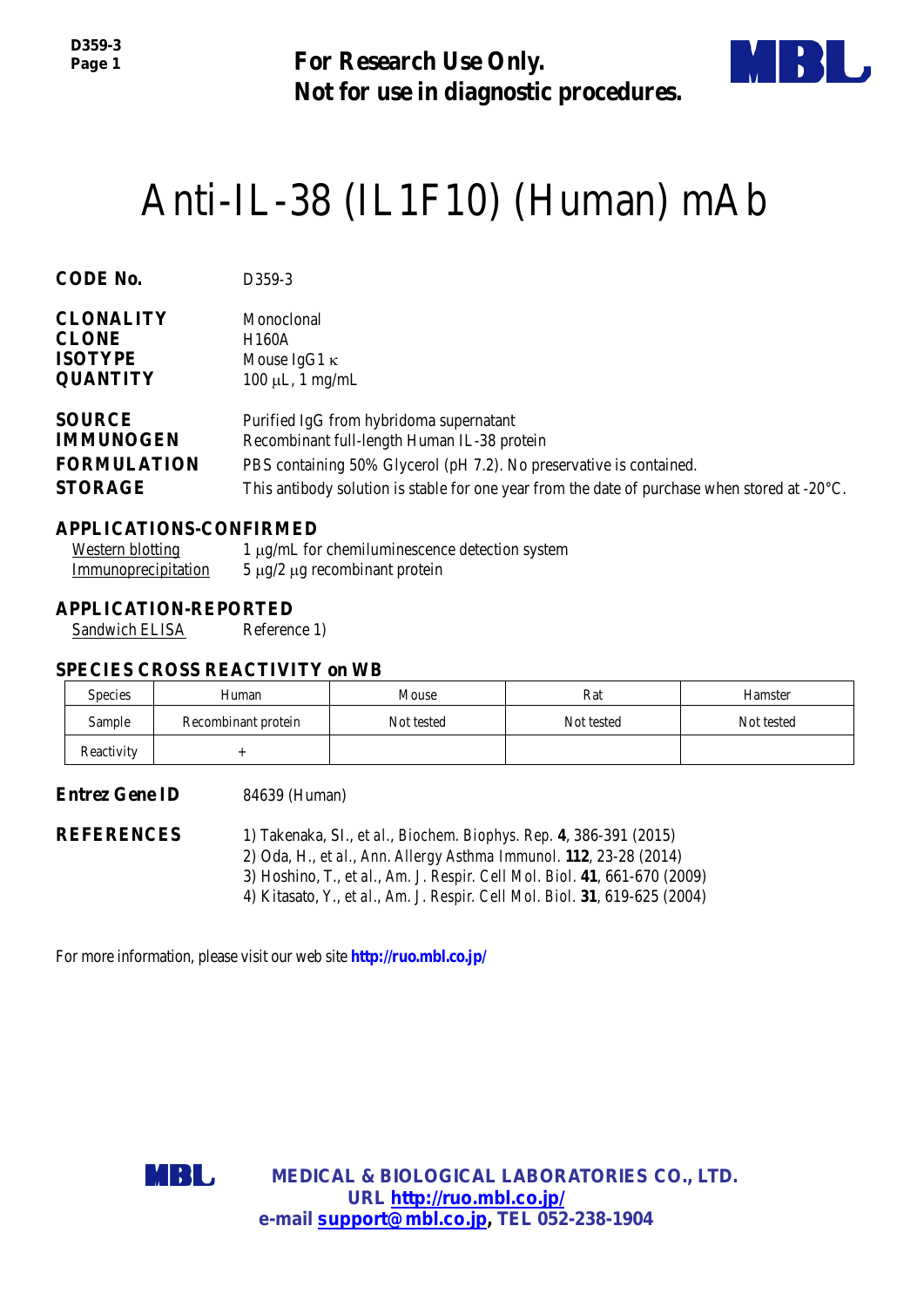## **RELATED PRODUCTS**

| Antibodies          |                                           |
|---------------------|-------------------------------------------|
| D359-3              | Anti-IL-38 (IL1F10) (Human) mAb (H160A)   |
| D358-3              | Anti-IL-38 (IL1F10) (Human) mAb (H127C)   |
| D043-3              | Anti-IL-18 (Human) mAb (25-2G)            |
| D044-3              | Anti-IL-18 (Human) mAb (125-2H)           |
| D045-3              | Anti-IL-18 (Human) mAb (159-12B)          |
| D045-6              | Anti-IL-18 (Human) mAb-Biotin (159-12B)   |
| D046-3              | Anti-IL-18 (Mouse) mAb (39-3F)            |
| D047-3              | Anti-IL-18 (Mouse) mAb (74)               |
| D048-3              | Anti-IL-18 (Mouse) mAb (93-10C)           |
| D048-6              | Anti-IL-18 (Mouse) mAb-Biotin (93-10C)    |
| PM014               | Anti-IL-18 (Human) pAb (polyclonal)       |
| M <sub>157-3</sub>  | Anti-IL-18 (Rat) mAb (21A12)              |
| M158-3              | Anti-IL-18 (Rat) mAb (91D8)               |
| D342-3              | Anti-IL18R1 (CD218a) (Human) mAb (H44)    |
| M159-3              | Anti-IL-18 receptor 1 (Human) mAb (44G6)  |
| M163-3              | Anti-IL-18 receptor 1 (Mouse) mAb (33A11) |
| M166-3              | Anti-IL-18 receptor 1 (Mouse) mAb (64G4)  |
| D304-3              | Anti-IL-18 BP (Human) mAb (#36)           |
| D305-3              | Anti-IL-18 BP (Human) mAb (#13)           |
| D <sub>306</sub> -3 | Anti-IL-18 BP (Mouse) mAb (#36)           |
| D <sub>307</sub> -3 | Anti-IL-18 BP (Mouse) mAb (#31)           |
| M156-3              | Anti-pro-IL-18 (Human) mAb (43A11)        |
| M <sub>138</sub> -3 | Anti-IL-33 (Human) mAb (5H1)              |
| PM033               | Anti-IL-33 (Human) pAb (polyclonal)       |
| M <sub>161</sub> -3 | Anti-IL-33 (Mouse) mAb (4G4)              |
| M187-3              | Anti-IL-33 (Mouse) mAb FG (1F11)          |
| M188-3              | Anti-IL-33 (Mouse) mAb FG (2C7)           |
| D <sub>065</sub> -3 | Anti-ST2 (Human) mAb (HB12)               |
| $D067-3$            | Anti-ST2 (Human) mAb (2A5)                |
| D067-4              | Anti-ST2 (Human) mAb-FITC (2A5)           |

D067-5 Anti-ST2 (Human) mAb-PE (2A5)

#### **Kits**

| 7620 | Human IL-18 ELISA Kit                     |
|------|-------------------------------------------|
| 7625 | Mouse IL-18 ELISA Kit                     |
| 7650 | Human IL-33 Cytokine domain Detection Kit |
| 5332 | Ab-Match ASSEMBLY Mouse IL-33 kit.        |
| 7638 | ST2 ELISA Kit                             |

# Recombinant proteins<br>B001-5 Recombin

- B001-5 [Recombinant Human IL-18](http://ruo.mbl.co.jp/dtl/P/B001-5/)<br>B003-5 Recombinant Human IL-18 (
- B003-5 [Recombinant Human IL-18 \(without BSA\)](http://ruo.mbl.co.jp/dtl/P/B003-5/)
- B002-5 [Recombinant Mouse IL-18](http://ruo.mbl.co.jp/dtl/P/B002-5/)<br>B004-5 Recombinant Mouse IL-18 (
- [Recombinant Mouse IL-18 \(without BSA\)](http://ruo.mbl.co.jp/dtl/P/B004-5/)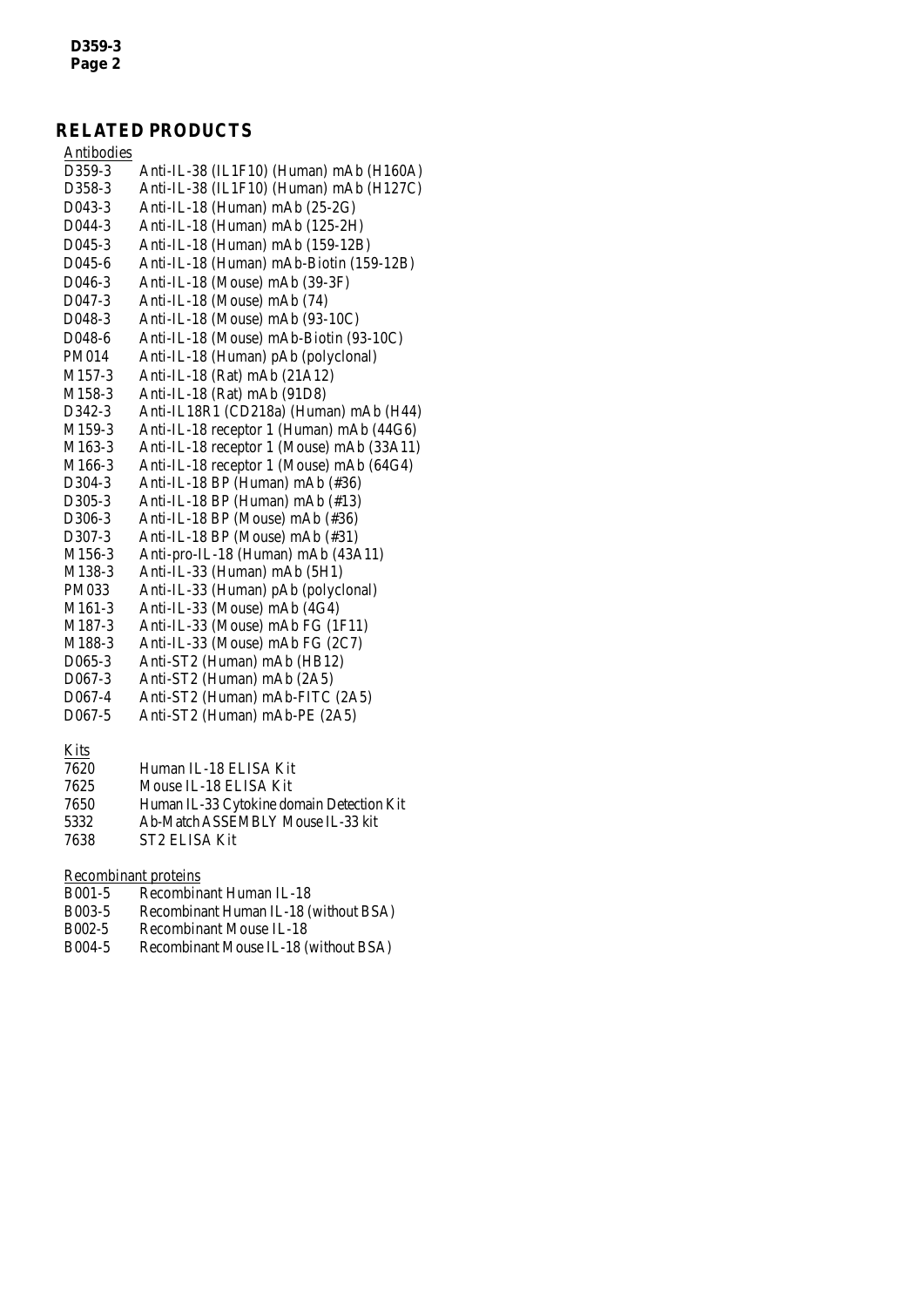#### **SDS-PAGE & Western blotting**

- 1) Load 5 µg of recombinant protein per lane in a 1-mm-thick SDS-polyacrylamide gel (15% acrylamide) for electrophoresis.
- 2) Blot the protein to a polyvinylidene difluoride (PVDF) membrane at 1 mA/cm<sup>2</sup> for 1 hr. in a semi-dry transfer system (Transfer Buffer: 25 mM Tris, 190 mM glycine, 20% MeOH). See the manufacturer's manual for precise transfer procedure.
- 3) To reduce nonspecific binding, soak the membrane in 10% skimmed milk (in PBS) overnight at 4°C.
- 4) Wash the membrane with PBS-T [0.05% Tween-20 in PBS] (3 times for 5 min.).
- 5) Incubate the membrane with primary antibody diluted with 1% skimmed milk (in PBS) as suggested in the **APPLICATIONS** for 1 hr. at room temperature. (The concentration of antibody will depend on the conditions.)
- 6) Wash the membrane with PBS-T (3 times for 5 min.).
- 7) Incubate the membrane with 1:10,000 of Anti-IgG (Mouse) pAb-HRP (MBL; code no. 330) diluted with 1% skimmed milk (in PBS) for 1 hr. at room temperature.
- 8) Wash the membrane with PBS-T (3 times for 5 min.).
- 9) Wipe excess buffer on the membrane, and then incubate it with appropriate chemiluminescence reagent for 1 min. Remove extra reagent from the membrane by dabbing with paper towel, and seal it in plastic wrap.
- 10) Expose to an X-ray film for 3 min. in a dark room. Develop the film as usual. The condition for exposure and development may vary.

(Positive control for Western blotting; Recombinant protein)



### *Western blot analysis of human IL-38 (IL1F10)*

Sample: Recombinant human IL-38

Immunoblotted with Anti-IL-38 (IL1F10) (Human) mAb (D359-3)

Sample was kindly provided by Dr. Tomoaki Hoshino (Divisions of Respirology, Neurology, and Rheumatology, Department of Medicine, Kurume University School of Medicine).